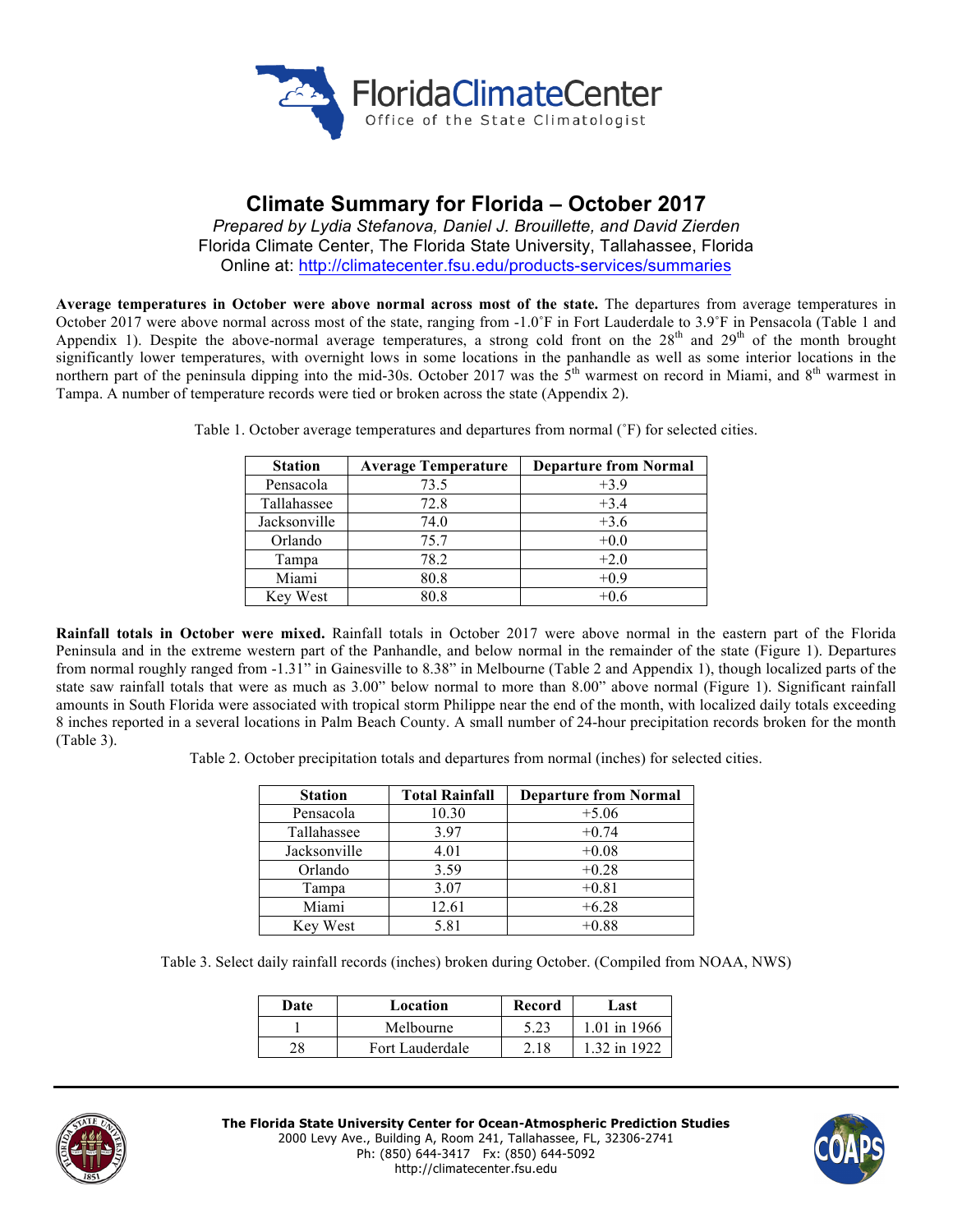### Figure 1. A graphical depiction of the monthly rainfall departure from normal (inches) for October is given in the figure below (courtesy of NOAA, NWS).



#### **ENSO-Neutral Conditions are Present in the Pacific.**

Based on current data and forecast models, the Climate Prediction Center (CPC) the ENSO alert system status is set to La Niña Watch. ENSO-neutral conditions are currently present, with sea surface temperatures (SST) near- to below-average across the central and eastern Pacific Ocean. Forecast models favor the development of La Niña conditions during the fall and winter of 2017-2018. Taking into account the ENSO forecast and long-term trends, the CPC seasonal outlook favors above-normal temperatures and below-normal precipitation for Florida through January 2018.

#### **Hazardous Weather Events in October.**

There were a total of 256 hazardous weather reports issued in Florida in October 2017. Most of these were reports of high winds, mainly in South Florida between the  $3<sup>rd</sup>$  and  $5<sup>th</sup>$  of the month, and between the  $28<sup>th</sup>$  and  $29<sup>th</sup>$ . High tides and coastal flooding were observed between the 1<sup>st</sup> and 7<sup>th</sup> of the month in Brevard, Broward, Collier, Duval, Flagler, Miami-Dade, Monroe, Palm Beach, Pinellas, and St. Johns Counties. On October 8, as tropical storm Nate made landfall near Biloxi, MS, tropical storm winds and damage to trees and powerlines were reported in Bay, Escambia, Holmes, Okaloosa, Santa Rosa, Walton, and Washington Counties. Storm surge and coastal flooding on that day were seen in Escambia, Gulf, Santa Rosa, and Walton Counties. Tropical storm winds were also reported on October 29<sup>th</sup> From Key Largo and Miami-Dade. There were four tornadoes observed on that day, one in Miami-Dade and three in Palm Beach County, with some reports of damage to roofs, awnings, and mobile homes.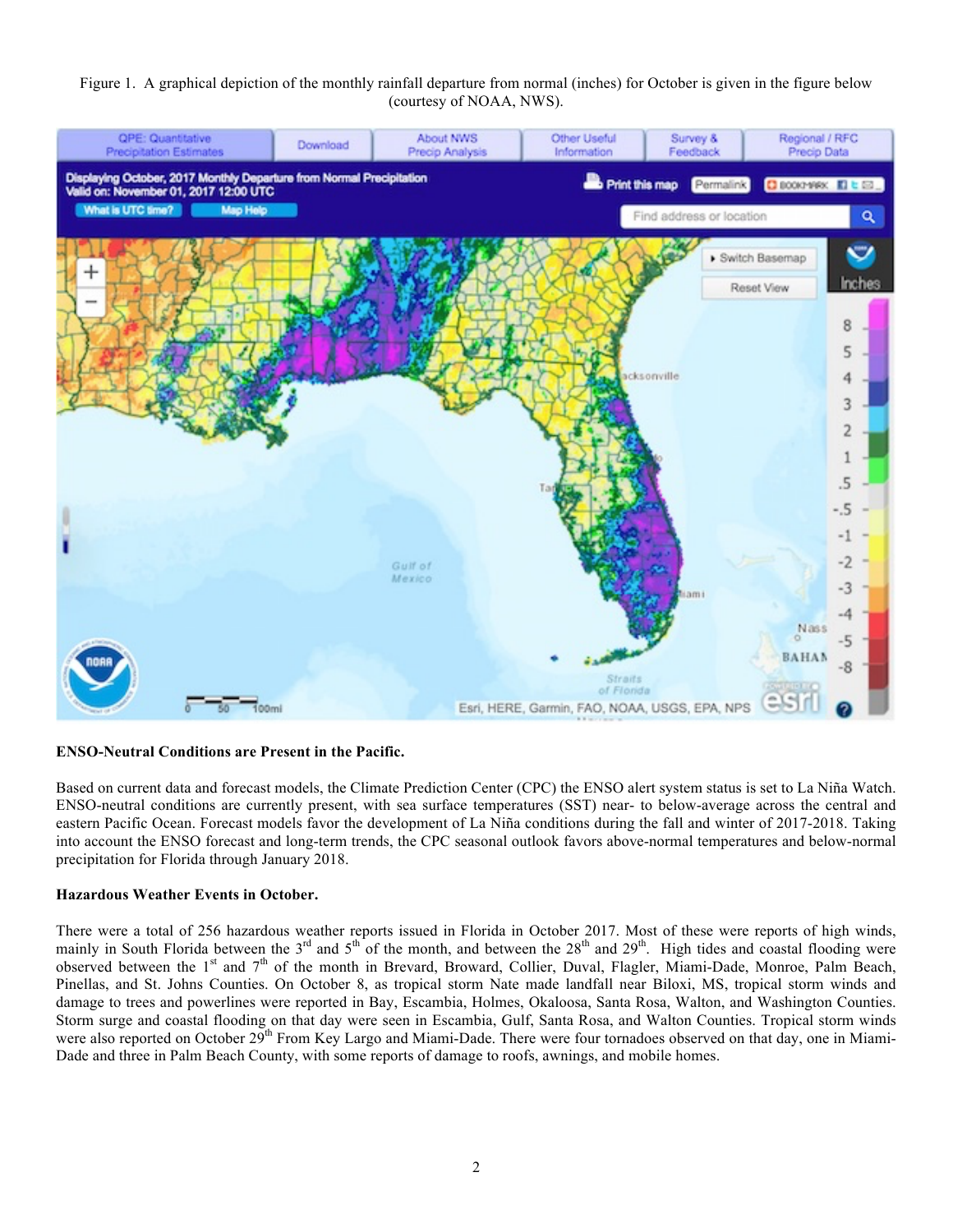## Table 4. Breakdown of storm reports submitted in Florida during the month of October. (Compiled from Iowa State University/Iowa Environmental Mesonet.)

| <b>Report Type</b>                  | <b>Number of Reports</b> |  |
|-------------------------------------|--------------------------|--|
| High Winds                          | 109                      |  |
| <b>Coastal Flooding</b>             |                          |  |
| Heavy Rain                          | 31                       |  |
| <b>Tropical Storm</b>               | 27                       |  |
| Flooding                            | 21                       |  |
| Tornadoes/Funnel Clouds/Waterspouts | 5/1/12                   |  |
| Storm Damage                        |                          |  |
| Lightning                           |                          |  |

## **Drought-Related Impacts.**

The state has remained drought-free since the previous month. At the end of the month, Lake Okeechobee water levels were very high, at 17.01 ft., requiring continuing heavy discharges. As the end of October typically marks the beginning of the dry season, it is expected that water levels in the lake will not peak further.

## **Agriculture-Related Impacts.**

Throughout the month topsoil moisture levels were at mainly adequate to surplus, although a few short values were also reported.

The citrus growing area started the month with continued hurricane cleanup and repairs, and was gradually resuming normal grove operations. Early harvest of oranges, tangerines, and grapefruit for the fresh market has begun. Canals and ditches have sufficient water for irrigation, and irrigation was being run in areas with below-average rainfall. Cattle and started the month in mostly good to fair condition, and have improved as the month went on. Excess moisture has been a problem for fields in the southern portion of the state. With some pastures underwater for a prolonged duration, some producers in Okeechobee County have begun feeding supplements early. Winter pastures are being planted in Jackson County. Hay cutting was reported in Dixie, Jackson, Osceola and Walton Counties. Heavy rains temporarily delayed sugarcane harvest in Glades, Hendry, and Palm Beach Counties, but the harvest was resumed in the drier parts. Wet conditions have prevented hay cutting in Volusia County, raising concern of potential shortages if conditions fail to improve. Peanut yield and quality has been negatively impacted in Lafayette County by low moisture conditions, and in Dixie, Jackson, Gilchrist, Holmes, Suwannee and Washington Counties by excess moisture Jackson County is reporting low cotton yields and cotton damage from heavy wind and rain was reported in Washington County.

| <b>Station</b>  | Total rainfall (in.) | Departure from<br>Normal (in.) | Average<br>Temperature (°F) | Departure from<br>Normal $(^{\circ}F)$ |
|-----------------|----------------------|--------------------------------|-----------------------------|----------------------------------------|
| Gainesville     | 1.57                 | $-1.31$                        | 72.0                        |                                        |
| Melbourne       | 13.44                | $+8.38$                        | 779                         | $+1.9$                                 |
| St Petersburg   | 2.11                 | $-0.67$                        | 77.9                        | $+0.7$                                 |
| Fort Lauderdale | 7.00                 | $+0.18$                        | 79.6                        | $-1.0$                                 |
| Fort Myers      | 4.19                 | $+1.31$                        | 77.0                        | $-0.9$                                 |

Appendix 1 Additional October Departures from Normal Data for Florida Locations